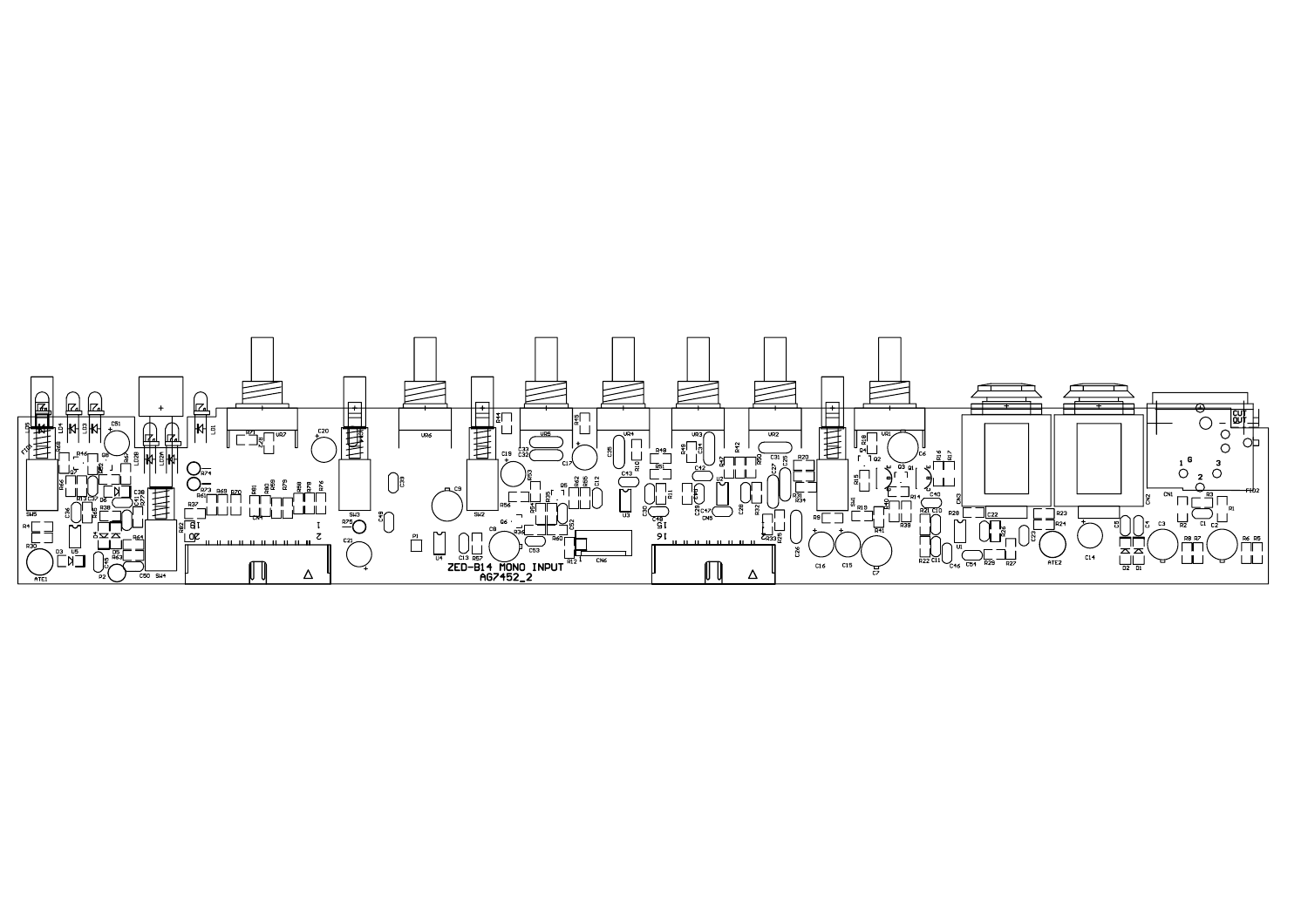\n**ALLEMSELEATH** 
$$
\begin{array}{r}\n \text{SVD} \\
\text{SVD} \\
\text{SVD} \\
\text{SVD} \\
\text{SVD} \\
\text{SVD} \\
\text{SVD} \\
\text{SVD} \\
\text{SVD} \\
\text{SVD} \\
\text{SVD} \\
\text{SVD} \\
\text{SVD} \\
\text{SVD} \\
\text{SVD} \\
\text{SVD} \\
\text{SVD} \\
\text{SVD} \\
\text{SVD} \\
\text{SVD} \\
\text{SVD} \\
\text{SVD} \\
\text{SVD} \\
\text{SVD} \\
\text{SVD} \\
\text{SVD} \\
\text{SVD} \\
\text{SVD} \\
\text{SVD} \\
\text{SVD} \\
\text{SVD} \\
\text{SVD} \\
\text{SVD} \\
\text{SVD} \\
\text{SVD} \\
\text{SVD} \\
\text{SVD} \\
\text{SVD} \\
\text{SVD} \\
\text{SVD} \\
\text{SVD} \\
\text{SVD} \\
\text{SVD} \\
\text{SVD} \\
\text{SVD} \\
\text{SVD} \\
\text{SVD} \\
\text{SVD} \\
\text{SVD} \\
\text{SVD} \\
\text{SVD} \\
\text{SVD} \\
\text{SVD} \\
\text{SVD} \\
\text{SVD} \\
\text{SVD} \\
\text{SVD} \\
\text{SVD} \\
\text{SVD} \\
\text{SVD} \\
\text{SVD} \\
\text{SVD} \\
\text{SVD} \\
\text{SVD} \\
\text{SVD} \\
\text{SVD} \\
\text{SVD} \\
\text{SVD} \\
\text{SVD} \\
\text{SVD} \\
\text{SVD} \\
\text{SVD} \\
\text{SVD} \\
\text{SVD} \\
\text{SVD} \\
\text{SVD} \\
\text{SVD} \\
\text{SVD} \\
\text{SVD} \\
\text{SVD} \\
\text{SVD} \\
\text{SVD} \\
\text{SVD} \\
\text{SVD} \\
\text{SVD} \\
\text{SVD} \\
\text{SVD} \\
\text{SVD} \\
\text{SVD} \\
\text{SVD} \\
\text{SVD} \\
\text{SVD} \\
\text{SVD} \\
\text{SVD} \\
\text{SVD} \\
\text{SVD} \\
\text{SVD} \\
\text{SVD} \\
\text{SVD} \\
\text{SVD} \\
\text{SVD} \\
\text{SVD} \\
\text{SVD} \\
\text{SVD} \\
\text{SVD} \\
\text{SVD
$$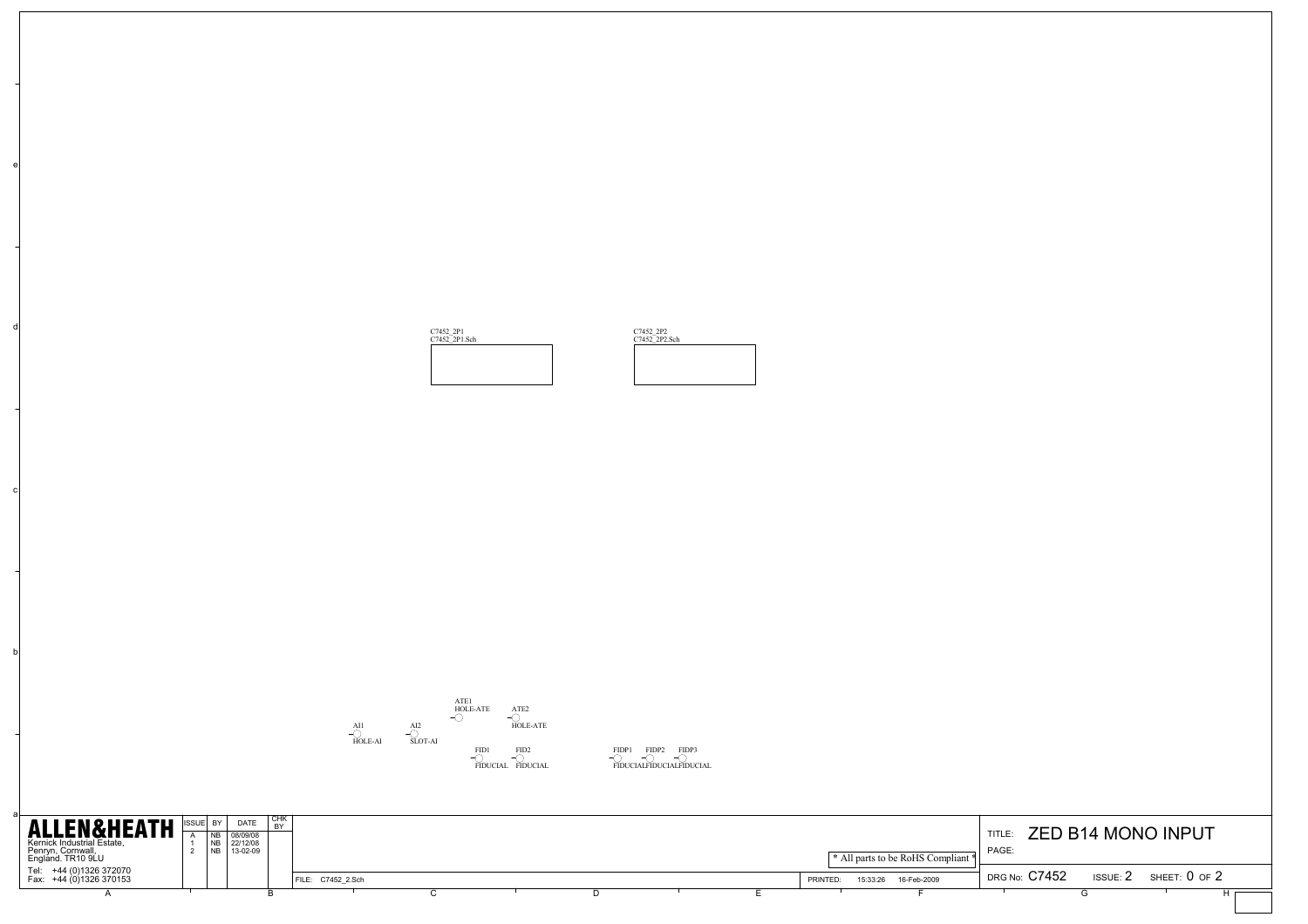